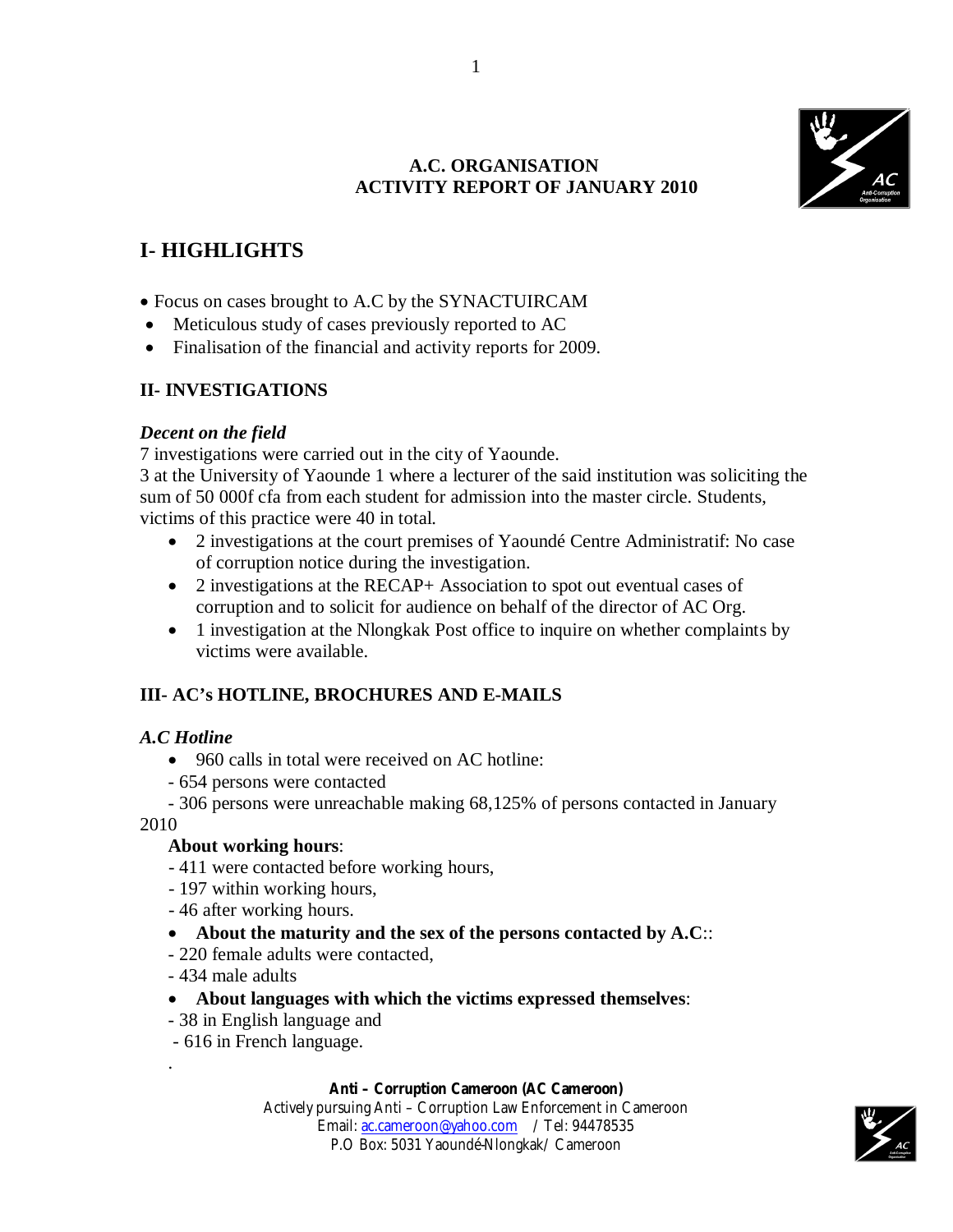### **About the disputes reported to A.C by the victims**:

- 53 cases of corruption and presumption of corruption
- 10 cases of extortion
- 19 cases of unfair dismissal
- 98 calls to seek legal assistance
- 49 calls for more information about A.C:

19 had the contact of A.C from the CRTV News Bar and 29 from AC information brochures.

- 47 cases of police abuse
- 5 cases of swindle
- 62 cases of legal advice
- 31 calls to congratulate the work of A.C
- 45 calls from phone booths
- 10 cases of land dispute
- 8 case of divorce
- 91 cases of misappropriation of public funds
- 17 cases of embellzement
- 65 calls to verify the availability of A.C number
- 16 calls of persons who recognized to have mistaken the number

 - 51 calls of victims who picked up the telephone but refrained from raising their problem.

#### **Finally, about regions from which the calls came from**:

- 41 from the Far North
- 23 from the North

.

- 31 from Adamaoua
- 187 from the Centre
- 69 from the West
- 35 from the North West
- 15 from the South West
- 203 from the Littoral
- 38 from the East
- 12 from the South

### *B- BROCHURES*

- 150 brochures were distributed in the city of Yaounde.
- 10 kits were distributed during workshops in Douala to civil society organisations.

### *C- E-MAILS*

29 E-mails in total were received into the inbox of AC.

- 3 cases of corruption ;
- 2 cases of fraud during recruitment.

#### **Anti – Corruption Cameroon (AC Cameroon)**

Actively pursuing Anti – Corruption Law Enforcement in Cameroon Email: ac.cameroon@yahoo.com / Tel: 94478535 P.O Box: 5031 Yaoundé-Nlongkak/ Cameroon

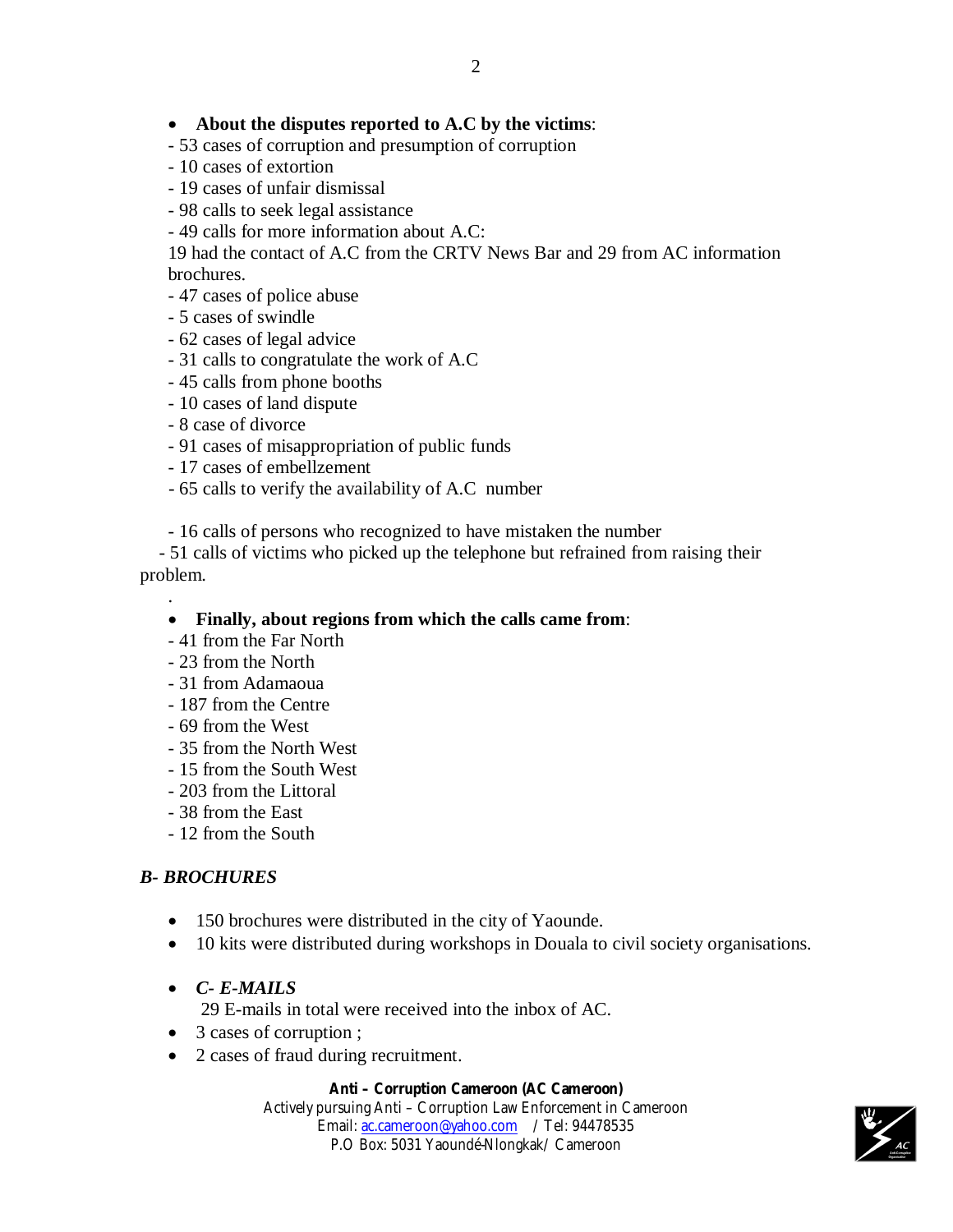- 5 cases of legal assistance.
- 1 case of dissertation of matrimonial home;
- 4 cases of assistance;
- 1 case of Police blackmail:
- 13 e-mails on different issues and information.

# **IV- Legal**

- 9 followed ups were effectuated in court for two complaints with civil claims deposited at the court of first instance Centre Administratif Yaoundé and court of first instance Ekounou for corruption and attempted corruption.
- 6 follow ups done at the court of first instance Ekounou ;
- 3 follow up done at the court of first instance Centre Administratif de Yaoundé.
- Payments of the cost of proceedings in the complaint address to the president of the court of first instance Centre Administratif Yaounde.
- 3 meetings with barrister MFOMBAD and Associates to analyse the evolution of the complaint at the court of first instance centre Administratif.
- 5 meetings with barrister MDJIMI and his collaborator to analyse the evolution of the complaint at the Ekounou court of first instance.

# **V. Media**

- Exponential production and distribution of brochures to victims in areas where corruption has become more rampant.
- Payment of AC. Org publicity fees at the Cameroon Radio and Television (CRTV)
- Finalisation of AC.Org website.

# **VI- Human Resource**

# **VII- Relation with other Establishments**

- Participation of AC.Org in a seminar organised by the National Commission of Human Rights and Freedom on capacity building on human Rights during the general assembly meeting of the network of Cameroonian human rights organisations. Members of the executive bureau of the said network were elected during this seminar.
- Participation of AC.Org on an information session for a call for public proposition organised by the Canadian Cooperation.
- Participation of AC.Org in a workshop on ethics and the fight against corruption organised by the Canadian Cooperation and the Programme CHOC.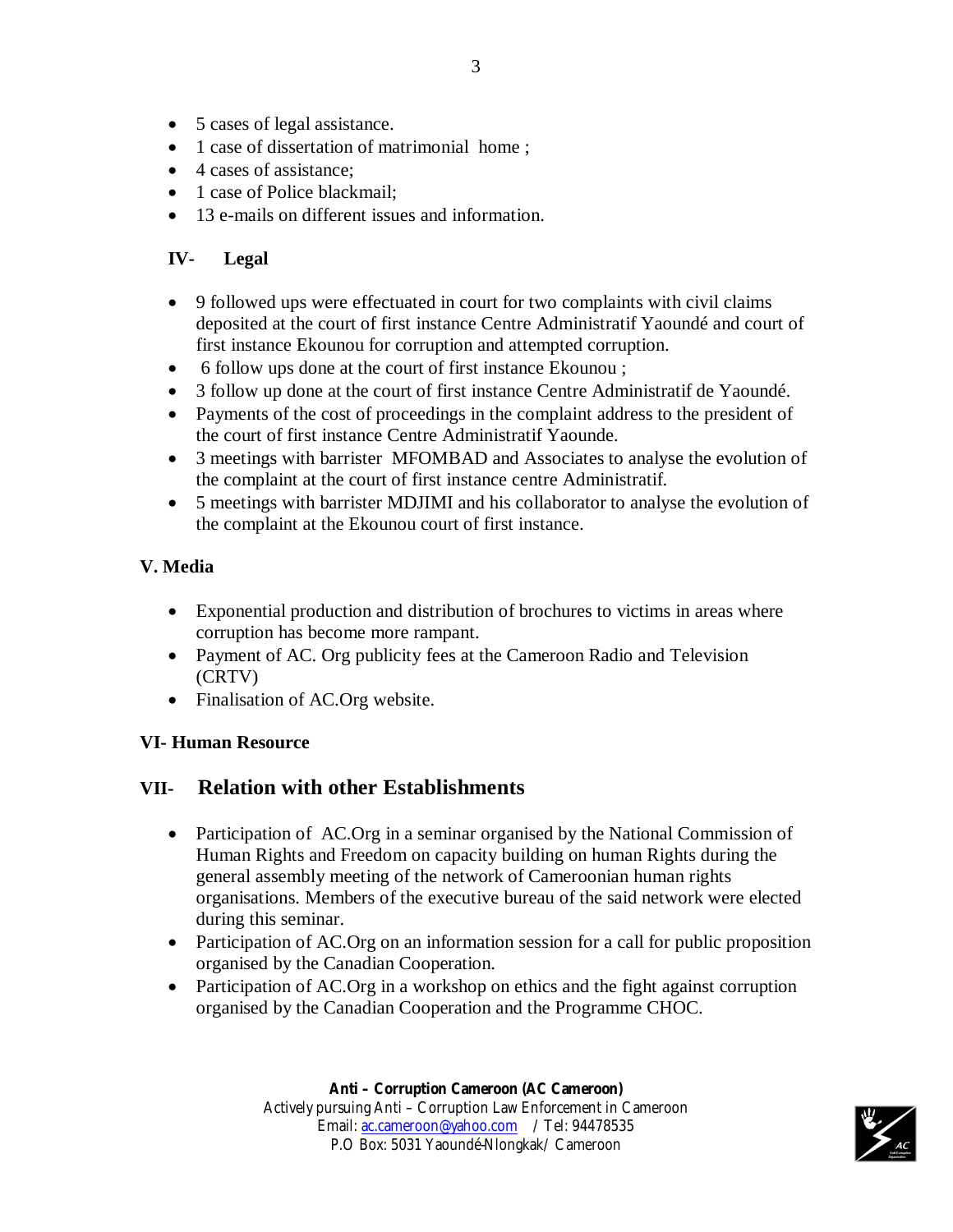# **VIII- Relation with NGOS**

- 3 meetings held with syndicates to communicate to them the feedback from follow ups to the cases in court and to jointly put in place new working strategies in accordance with the convention signed with AC.org.
- $\bullet$  2 unhonoured meetings with RECAP+

# **IX- Management**

- Presentation by the AC.Org legal adviser on Public Investment Budget and Participative follow up at the local level.
- 7 working meeting sessions with the director of AC.Org on various cases opened which are either active or non active in court.

### **VIII- Finance**

| <b>Amount</b> | <b>Budgetary Line</b>                | <b>Details</b> | <b>Amount</b>       |
|---------------|--------------------------------------|----------------|---------------------|
| <b>FCFA</b>   |                                      |                | <b>USD</b>          |
|               | <b>Investigations</b>                | investigation  | $\mathbf{\$}$       |
|               | <b>Operations</b>                    |                |                     |
|               | Legal                                |                | $\ddot{\textbf{S}}$ |
|               | <b>Media</b>                         |                |                     |
|               | <b>External relation</b>             |                |                     |
|               | <b>Management</b>                    |                |                     |
|               | <b>Office</b>                        |                | $\mathbf{\$}$       |
|               | <b>Total expenditure for January</b> |                |                     |

#### **The Expenditure of AC organization by budgetary line in January 2010**

#### **Total Expenditure per donor for the Month of January**

| Amount FCFA Donor | <b>Amount USD</b> |
|-------------------|-------------------|
|                   |                   |
|                   |                   |

# **LEDOUX YATCHA AC Coordinator and Legal Assistant**